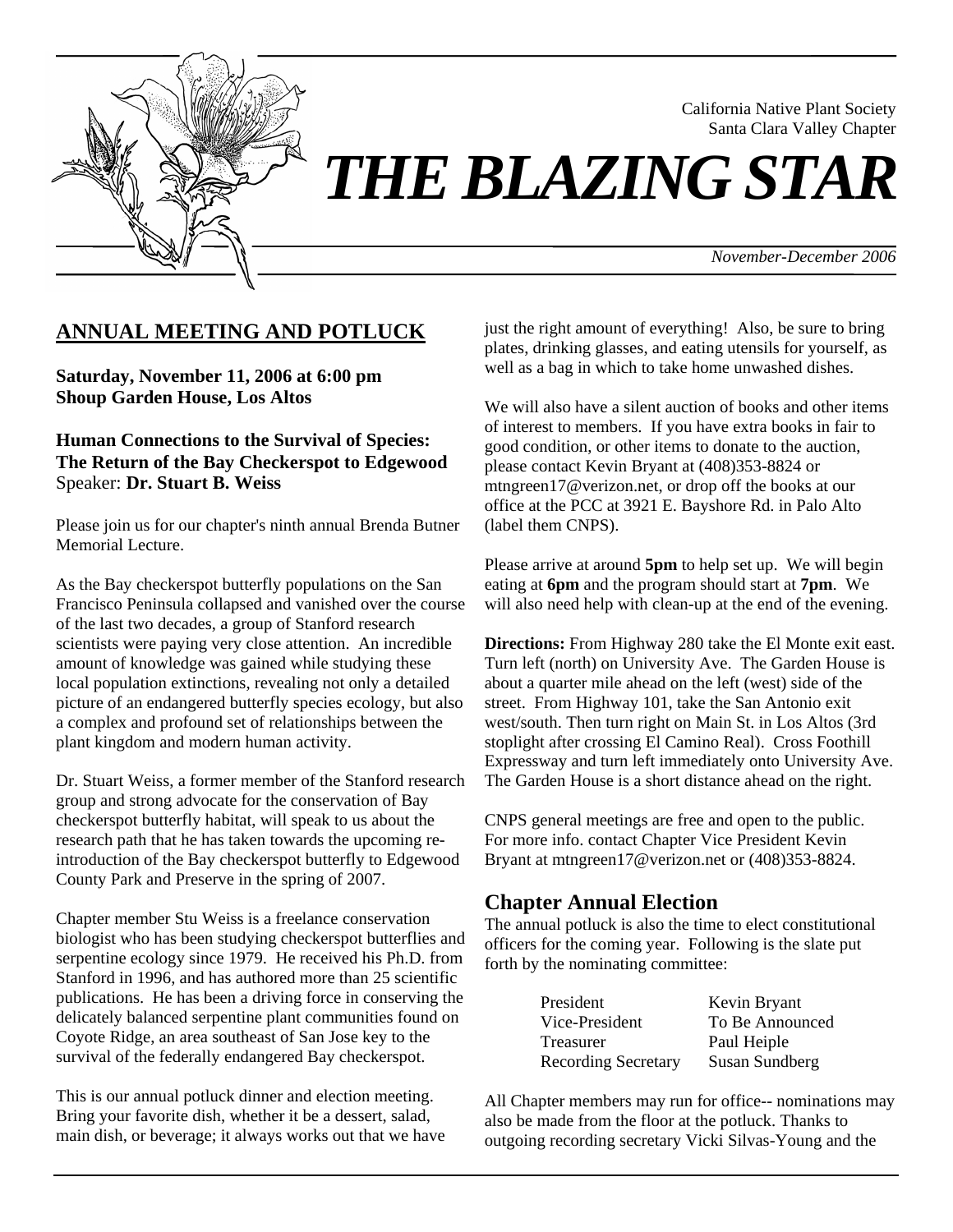other officers who served in 2006, and also thanks to our Nominating Committee: Judy Fenerty, Kevin Bryant, Georgia Stigall, Stephen Buckhout, and Paul Heiple.

## **Arvind Kumar Elected to State Board**

 We are delighted to report that Arvind Kumar, Publicity Chair and Gardening With Natives Steering Committee member, has been elected as a Director of the State CNPS Board. Arvind's enthusiasm, energy, and vision for CNPS will be a great asset to the state organization. We have not had a CNPS Board member from our Chapter for several years, and we look forward to greater participation in state programs and initiatives. Congratulations Arvind!

# **CHAPTER ACTIVITIES**

### **Native Plant Nursery**

Our regular native plant nursery work sessions take place every **Wednesday,** from **12noon to 3pm**. Bring garden gloves, sunhat, clippers, and your lunch if you like. Other tools will be provided at the nursery. Knowledge of plants is not necessary: your willingness to help is all that's required.

If you missed out on our chapter's fall sale, plants can still be purchased at the nursery on Wednesdays **until Dec. 6** (checks only please). For more information, contact Jean Struthers at (650)941-2586 or JeanStruthers@aol.com; or Ray Deutsch at (650)365-6136 or henrymarsh@yahoo.com.

**Directions**: Hidden Villa is located on Moody Road west of Foothill College. From Hwy 280 in Los Altos Hills, take the Moody Road exit and head west. Two miles west of Foothill College, look for the Hidden Villa sign and driveway on the left. Proceed over the bridge, and park in the visitor center parking lot to your right. The Native Plant Nursery is at the greenhouse just beyond the visitor center.

## **Gardening with Natives**

Gardening with Natives (GWN) is a special interest group within the Chapter which meets on the first **Thursday** of each month, usually at the Peninsula Conservation Center (PCC) in Palo Alto (directions below). The group is open to all, and includes a mix of seasoned native plant gardeners as well as beginners. Newcomers are always welcome.

**Thursday, November 2, 7-9pm**, at PCC, Palo Alto **Chaparral Native Plants for the Garden**, a talk and slide show by Patrick Pizzo

San Jose resident Patrick Pizzo has adopted a ½-mile stretch of a residential street, Capitancillos Drive, and transformed it into an attractive showcase of garden-worthy native plants. In this talk and slide show, Patrick will share his successes and lessons learned over the last four years. Plant lists will be available. This project is a good example of native plant streetscaping that is both natural and attractive. If you want to see what is possible, and perhaps pick up some tips for your own street or neighborhood, come to this talk and learn from someone who's "been there, done that."

There will be no GWN meeting in **December**. The GWN Steering Committee wishes everyone happy holidays!

#### **Thursday, January 4, 7-9pm**, at PCC, Palo Alto **Discussion Topic: Success With Native Plants**

Do you remember the time you killed three ceanothuses in a row? Or why the poppy transplants died? Share your stories of trials and triumphs with native plant gardening, and help others learn what works and what is sure to fail. This free format discussion is open to all, and will be of particular interest to folks just getting started with native plant gardening. Bring photos or cuttings to illustrate your experience. Host: Chris Todd.

**Directions to the PCC:** PCC (Peninsula Conservation Center), 3921 E. Bayshore Road, Palo Alto. From Highway 101, take the "San Antonio North" exit, get immediately into the left-hand turn lane, and turn LEFT onto East Bayshore. This will curve around to the left, then right. Turn right on Corporation Way. Then turn into the first driveway on your left, which leads to the PCC parking lot. The meeting is in the Raptor Suite on the first floor, accessible from the parking lot.

For more information on the Gardening with Natives group, visit its website at **www.GardeningWithNatives.com**. GWN maintains a Yahoo group with over 350 members, a true resource for native plant gardeners in this area. To join the Yahoo group, visit **groups.yahoo.com/group/ GardeningWithNatives**. To contact the GWN Steering Committee, email GardeningWithNatives@yahoo.com or call Arvind Kumar at (408)715-7020.

## **Native Hill**

Our gardening activities at the native plant garden at Foothill College have resumed, now that the paving of the parking lot at Foothill was completed in October. Some damage occurred to the garden during paving and construction activities over the summer.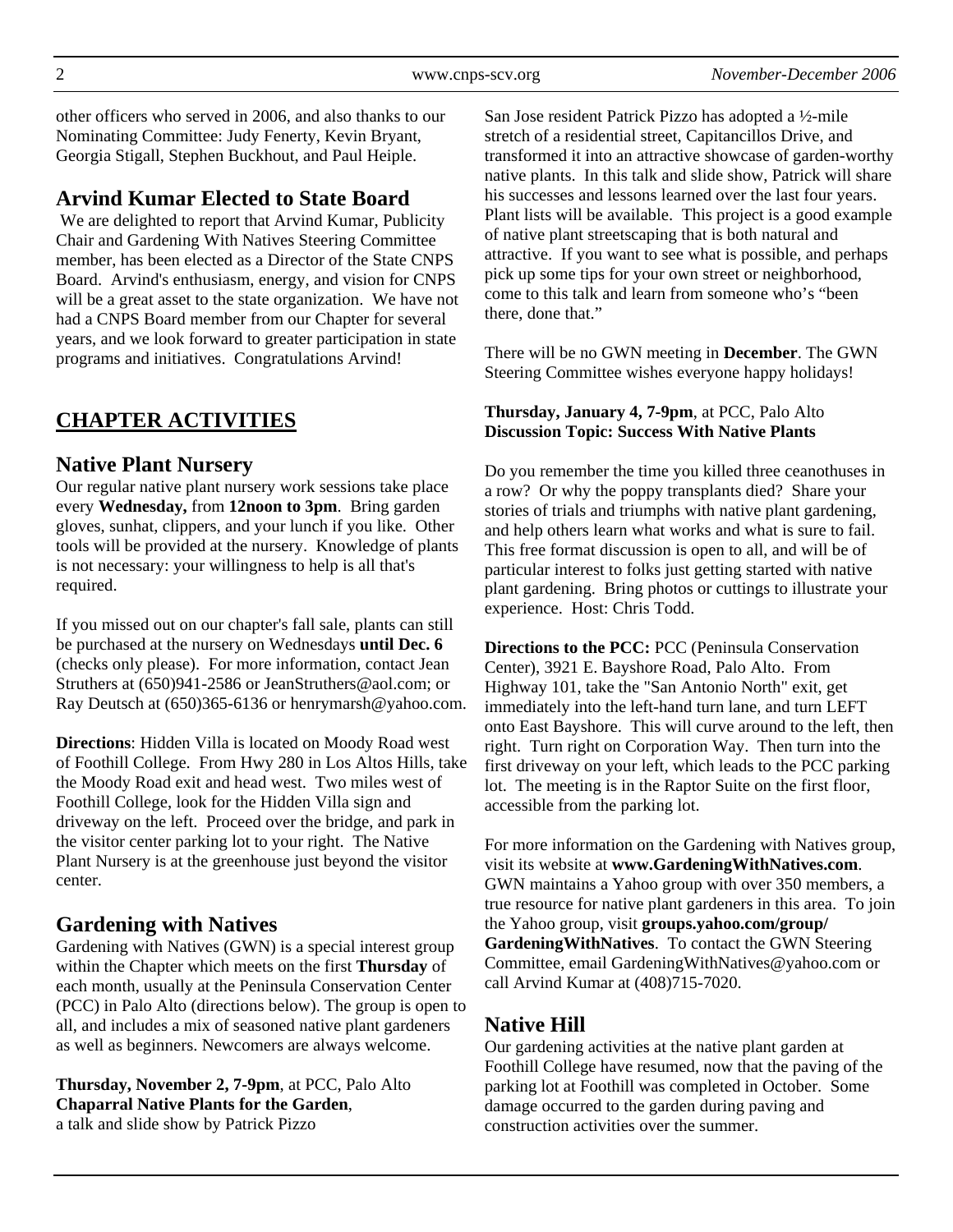We are in the process of purchasing more plants from the CNPS nursery and will replant and return the garden to its former glory just in time for the spring blooming period.

As always, if you would like to volunteer at the garden or be added to the email list to be notified of upcoming workdays, contact Phil Higgins at phidor@juno.com or (650)941-4752.

## **Habitat Restoration at Edgewood Park**

Join us as we remove invasive exotic plants and protect Edgewood's sensitive habitats. **Friday weeding sessions, at 8:30 am**, occur year-round. Wednesday evening sessions will resume in spring after daylight savings time returns.

For details including meeting places, please see the schedule at the Edgewood Weed Warriors website, at **edgewood.thinkersrus.net**, or call Ken Himes at (650)591- 8560, or email John Allen at jcakwa@earthlink.net.

## **Photo Group**

Our Chapter Photo Group is a special interest group of members which meets on the third Monday of most months at the Peninsula Conservation Center (PCC) in Palo Alto. The Group is open to all, and includes both beginning and experienced photographers. CNPS member newcomers to the Group, and nonmember guests are always welcome.

Photographers are invited to look at new links on the Chapter website, listed under NATIVE PLANTS PHOTOGRAPHS on the links page (**www.cnpsscv.org/web.htm**).

Our next meetings will be **Mondays, November 20 and December 18, from 7-9 pm** at the PCC. Specific topics for the meetings will be announced later. Bring photos to share: up to twenty slides, digital images, or prints per photographer are welcome. We will also discuss the Group's possible future meetings and activities. Please bring your ideas!

Topics suggested so far include digital image optimization, video editing to produce digital video for CNPS activities, systematic photographic recording of species found in the field, classification and storage of botanical images, photocentered field trips, and production of a Chapter native plant photo calendar.

For more information, please contact Patrick Gallagher, at (408)483-9366 or drrust@greenisles.com.

## **Keying with Natives**

Join us on the last **Friday** of every month, from **6:30pm - 8:30pm,** in a fun gathering to meet with other native plant enthusiasts to sharpen your keying skills. We meet at the PCC building in Palo Alto. The next meetings will be **Fridays, November 17 and December 15.** Contact David "Tex" Houston for more details, at (650)303-2777 or tex009@sbcglobal.net.

# **Legislation, Invasives, Conservation, and Rare Plant (LIVeCoRP) Committee**

Our small but active **LIVeCoRP** Committee is seeking people who wish to get involved with preserving, protecting, and understanding native species and plant communities throughout our chapter's area. No experience is necessary, only a desire to help retain what remains of our natural heritage.

If you would like to get involved, our next meeting will be **Thursday, November 9 at 6pm** at the PCC. We'll supply the pizza! For more information, contact Kevin Bryant at mtngreen17@verizon.net or (408)353-8824.

## **Fall Plant Sale Update**

Thanks to everyone who pitched in at our Fall Native Plant Sale, it was another great event! Special thanks to outgoing Plant Sale Chairs Janet Gomez and Kevin Bryant, as well as Jean Struthers and Ray Deutsch who work all year in our nursery. And thanks to the rest of you tireless workers in the hospitality, parking, books, posters, GWN table, cashiers, publicity, and nursery departments-- thanks very much for a great day!

Our Spring Plant Sale will be held on **Saturday, April 7, 2007**, at Hidden Villa. See the article above for the Wednesday work sessions helping at the nursery to grow the plants we sell, and watch future issues of the *Blazing Star* for the many ways that you can volunteer to help at the Spring Plant Sale.

# **CALIFORNIANS VOTE NOVEMBER 7**

Several ballot measures that appear on the November ballot are of importance to Chapter members. Our Chapter is supporting both San Mateo County and Santa Clara County's measures A, and Diana Hickson from State CNPS sends us information on Propositions 90 and 84.

**Chapter Endorses San Mateo County Parks & Open Space - Measure A**  *By Georgia Stigall*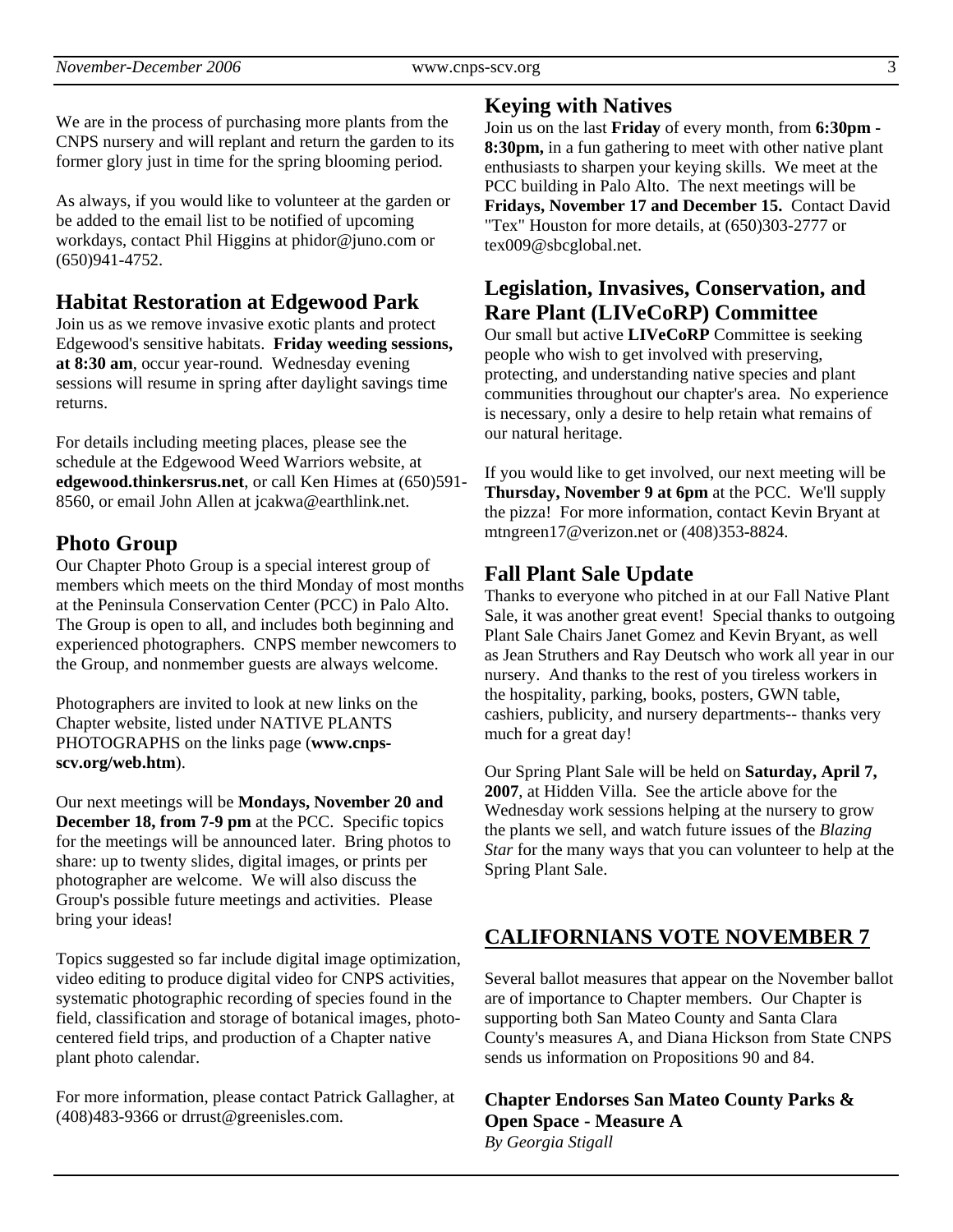At our August board meeting, our Chapter voted to endorse the San Mateo County "Parks for the Future" Measure A in the November 2006 election. San Mateo County is one of two counties in the San Francisco Bay Area that does not have dedicated funding for parks. Years of effort on the part of many people to secure this funding has culminated in the two-year intensive effort that lead to Measure A.

#### Full details regarding this Measure are available at **www.ParksFortheFuture.org**.

Parks for the Future is a citizen effort to secure dedicated funding to support the parks and recreation programs in every community in San Mateo County. It's a 1/8 of one cent increase in San Mateo County's sales tax rate, and needs two-thirds voter approval in order to pass.

Measure A will raise approximately \$16 million every year, to be used for San Mateo County Parks Department, every City in San Mateo County, the Ladera and Highlands Recreation Districts, and Midpeninsula Regional Open Space District.

Our Chapter has a long history of field trips in and restoration & protection of parks and open space in San Mateo County. Indeed, one of the pivotal conservation issues in our Chapter's history was our involvement in having Edgewood County Park & Preserve so established.

Many of our members from San Mateo County and beyond, benefit from time spent hiking, botanizing, birding and relaxing in San Mateo County's various parks and preserves, as well as enjoying neighborhood parks in our cities and towns.

I write this article as someone who has been fortunate to enjoy San Mateo County parks (both rural and municipal) and open space virtually all of my life, since 1955. From personal experience I well know, and deeply appreciate, what having these special places for hiking, camping, learning and "just wandering" has done for my life and for my life choices to volunteer and advocate on behalf of the nature-based values shared by CNPS members.

Please join CNPS--and me--in supporting the "Parks for the Future" Measure A in November. For additional information, contact Georgia Stigall at 650-941-1068 or georgiastigall@yahoo.com. Readers are also welcome to contact Julia Bott of the San Mateo County Parks & Recreation Foundation (650-321-5812; info@supportparks.org; **www.supportparks.org**).

#### **Santa Clara County Land Conservation Initiative - Measure A**

At our February Board meeting, our chapter voted to support the Santa Clara County Land Conservation Initiative, also known as Measure A. Measure A will:

- Protect the rural hillsides, watersheds, and wildlife habitat
- Prevent urban sprawl
- Protect ridgelines and scenic views
- Safeguard water and air quality
- Prevent the five supervisors from changing this plan without a vote of the people

For more information, please visit

**www.OpenSpace2006.org**, or contact Brooke Anderson at (408)947-PLAN or Brooke@OpenSpace2006.org.

#### **Prop. 90 Threatens California's Environment**

This initiative is part of a nationwide strategy to prevent public entities from acting to protect the environment, families, workers, and consumers-- the very essence of our communities.

Already dozens of groups representing a broad range of constituencies are on record opposing Prop. 90. Proponents claim it deals with eminent domain. However, under Prop. 90 anytime a new law, regulation, or ordinance is passed, any landowner or business may file a claim to recover loss of property value. The California League of Conservation Voters notes that Prop. 90 "would severely restrict the ability of voters and local and state agencies to enact and enforce basic laws that protect our coastline, preserve open spaces and farmland, protect air and water quality, and protect environmentally sensitive areas." Public entities would either need to compensate for lost value or exempt the owner from the desired protections.

A large coalition has formed to inform the public regarding Prop. 90. It could use more support. For more information go to: **www.noprop90.com** or **www.ecovote.org**.

#### **Prop. 84 Provides Funding for Vital Resource Conservation**

Prop. 84 authorizes the sale of \$5.4 billion in bonds to fund important state and local natural resource projects, including \$928 million for improvements to rivers, lakes and streams and their bank habitats; \$450 million for wildlife habitat and forest conservation; and more. Periodically the public votes to approve bond funds to carry out these programs. Most recently Prop. 40 and 50, in 2002, authorized bond funds for natural resources, parks